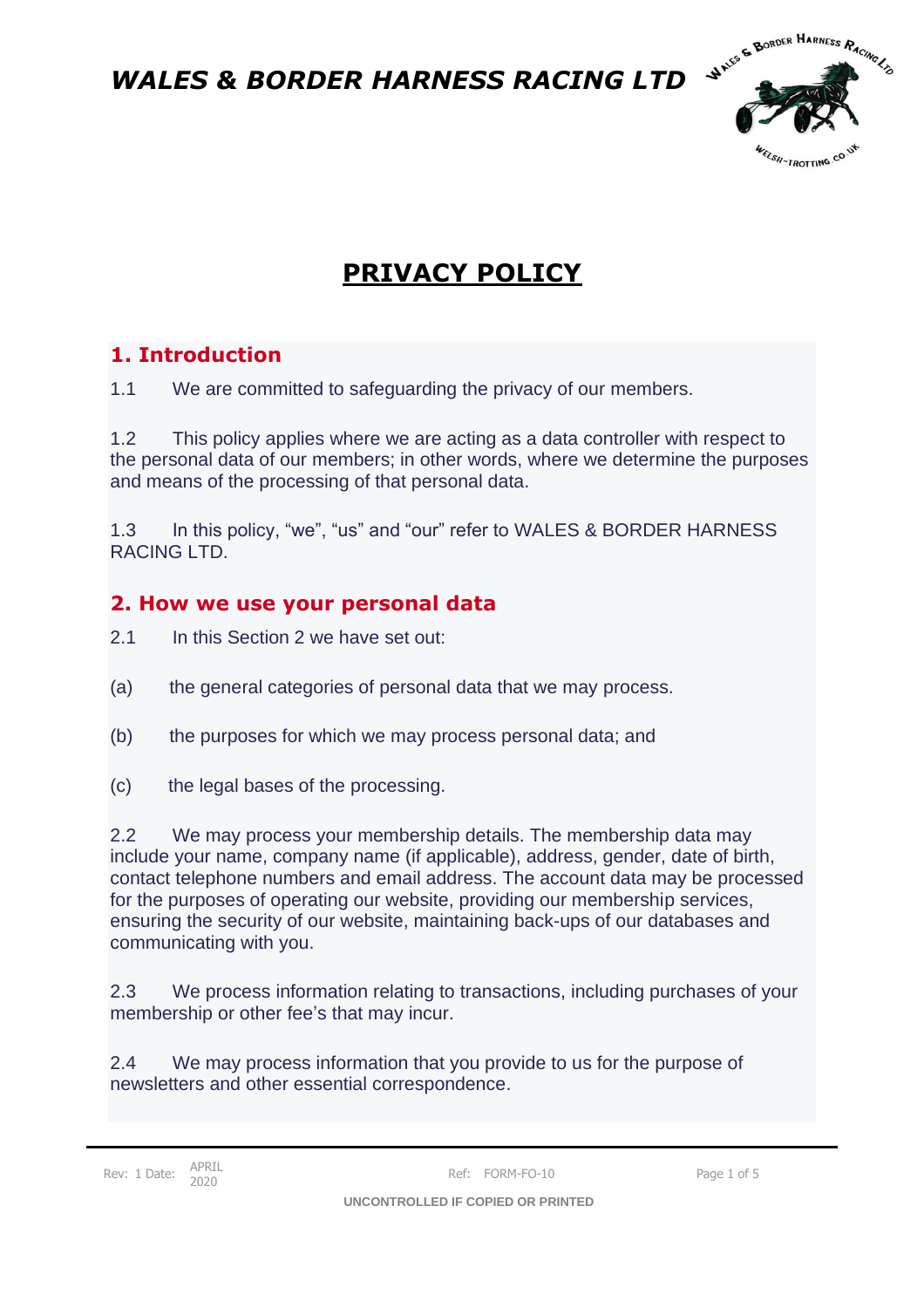

2.5 We may process any of your personal data identified in this policy where necessary for the establishment, exercise or defence of legal claims, whether in court proceedings or in an administrative or out-of-court procedure. The legal basis for this processing is our legitimate interests, namely the protection and assertion of our legal rights, your legal rights and the legal rights of others.

2.6 We may process any of your personal data identified in this policy where necessary for the purposes of obtaining or maintaining insurance coverage, managing risks, or obtaining professional advice. The legal basis for this processing is our legitimate interests, namely the proper protection of our business against risks.

2.7 In addition to the specific purposes for which we may process your personal data set out in this Section 2, we may also process any of your personal data where such processing is necessary for compliance with a legal obligation to which we are subject, or in order to protect your vital interests or the vital interests of another natural person.

2.8 Please do not supply any other person's personal data to us, unless you have permission from that person to do so.

#### **3. Providing your personal data to others**

3.1 We may disclose your personal data to our insurers and/or professional advisers insofar as reasonably necessary for the purposes of obtaining or maintaining insurance coverage, managing risks, obtaining professional advice, or the establishment, exercise or defence of legal claims, whether in court proceedings or in an administrative or out-of-court procedure.

3.2 In addition to the specific disclosures of personal data set out in this Section 3, we may disclose your personal data where such disclosure is necessary for compliance with a legal obligation to which we are subject, or in order to protect your vital interests or the vital interests of another natural person. We may also disclose your personal data where such disclosure is necessary for the establishment, exercise or defence of legal claims, whether in court proceedings or in an administrative or out-of-court procedure.

### **5. Retaining and deleting personal data**

5.1 This Section 5 sets out our data retention policies and procedure, which are designed to help ensure that we comply with our legal obligations in relation to the retention and deletion of personal data.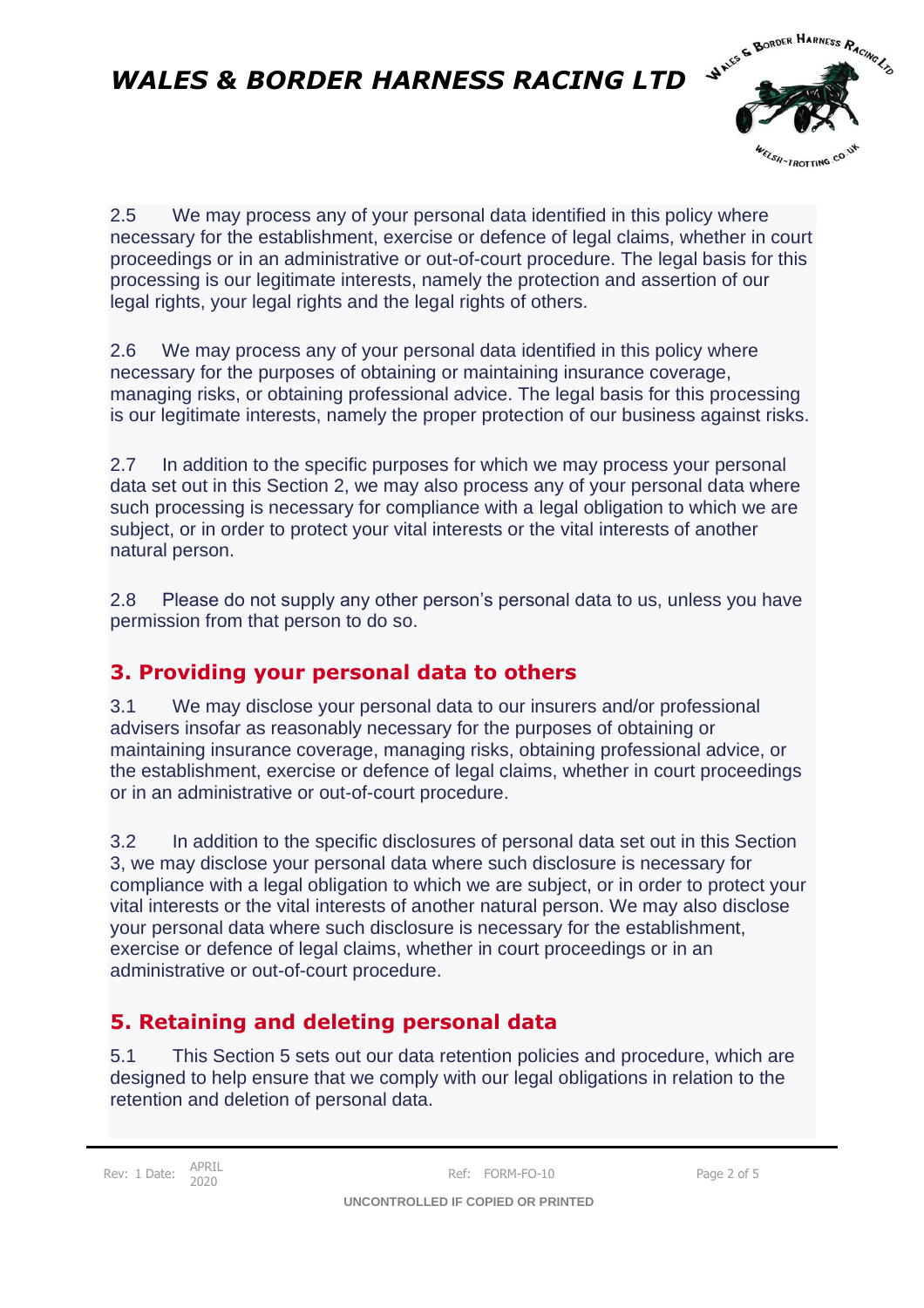

5.2 Personal data that we process for any purpose or purposes shall not be kept for longer than is necessary for that purpose or those purposes.

5.3 We may retain your personal data where such retention is necessary for compliance with a legal obligation to which we are subject, or in order to protect your vital interests or the vital interests of another natural person.

### **6. Your rights**

6.1 In this Section 7, we have summarised the rights that you have under data protection law. Some of the rights are complex, and not all the details have been included in our summaries. Accordingly, you should read the relevant laws and guidance from the regulatory authorities for a full explanation of these rights.

- 6.2 Your principal rights under data protection law are:
- (a) the right to access.
- (b) the right to rectification.
- (c) the right to erasure.
- (d) the right to restrict processing.
- (e) the right to object to processing.
- (f) the right to data portability.
- (g) the right to complain to a supervisory authority; and
- (h) the right to withdraw consent.

6.3 You have the right to have any inaccurate personal data about you rectified and, considering the purposes of the processing, to have any incomplete personal data about you completed.

6.4 In some circumstances you have the right to the erasure of your personal data without undue delay. Those circumstances include: the personal data are no longer necessary in relation to the purposes for which they were collected or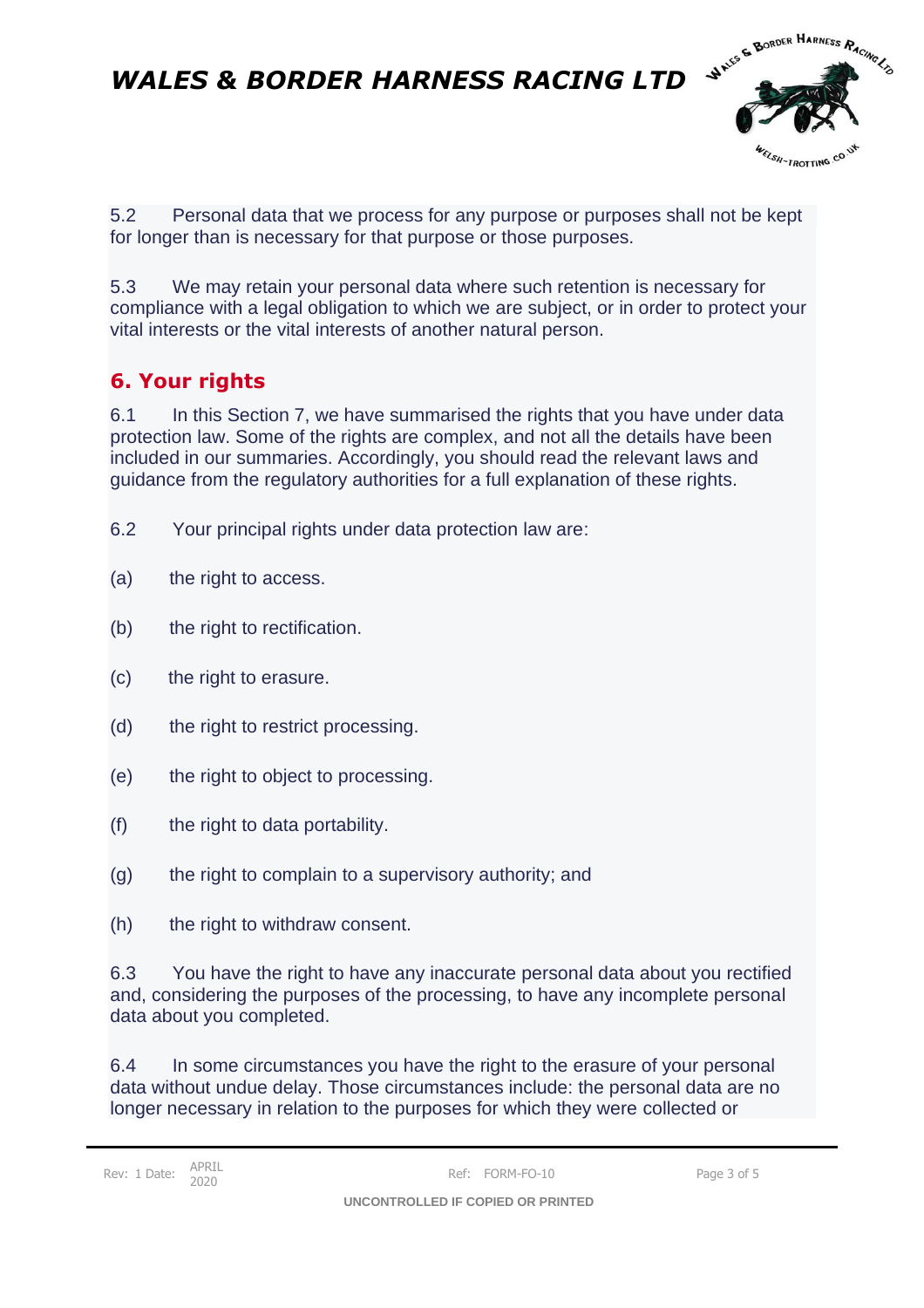

otherwise processed; you withdraw consent to consent-based processing; you object to the processing under certain rules of applicable data protection law; the processing is for direct marketing purposes; and the personal data have been unlawfully processed. However, there are exclusions of the right to erasure. The general exclusions include where processing is necessary: for exercising the right of freedom of expression and information; for compliance with a legal obligation; or for the establishment, exercise or defence of legal claims.

6.5 In some circumstances you have the right to restrict the processing of your personal data. Those circumstances are: you contest the accuracy of the personal data; processing is unlawful but you oppose erasure; we no longer need the personal data for the purposes of our processing, but you require personal data for the establishment, exercise or defence of legal claims; and you have objected to processing, pending the verification of that objection. Where processing has been restricted on this basis, we may continue to store your personal data. However, we will only otherwise process it: with your consent; for the establishment, exercise or defence of legal claims; for the protection of the rights of another natural or legal person; or for reasons of important public interest.

6.6 You have the right to object to our processing of your personal data on grounds relating to your particular situation, but only to the extent that the legal basis for the processing is that the processing is necessary for: the performance of a task carried out in the public interest or in the exercise of any official authority vested in us; or the purposes of the legitimate interests pursued by us or by a third party. If you make such an objection, we will cease to process the personal information unless we can demonstrate compelling legitimate grounds for the processing which override your interests, rights and freedoms, or the processing is for the establishment, exercise or defence of legal claims.

6.7 If you consider that our processing of your personal information infringes data protection laws, you have a legal right to lodge a complaint with a supervisory authority responsible for data protection. You may do so in the EU member state of your habitual residence, your place of work or the place of the alleged infringement.

6.8 To the extent that the legal basis for our processing of your personal information is consent, you have the right to withdraw that consent at any time. Withdrawal will not affect the lawfulness of processing before the withdrawal.

6.9 You may exercise any of your rights in relation to your personal data by written notice to us, in addition to the other methods specified in this Section 7.